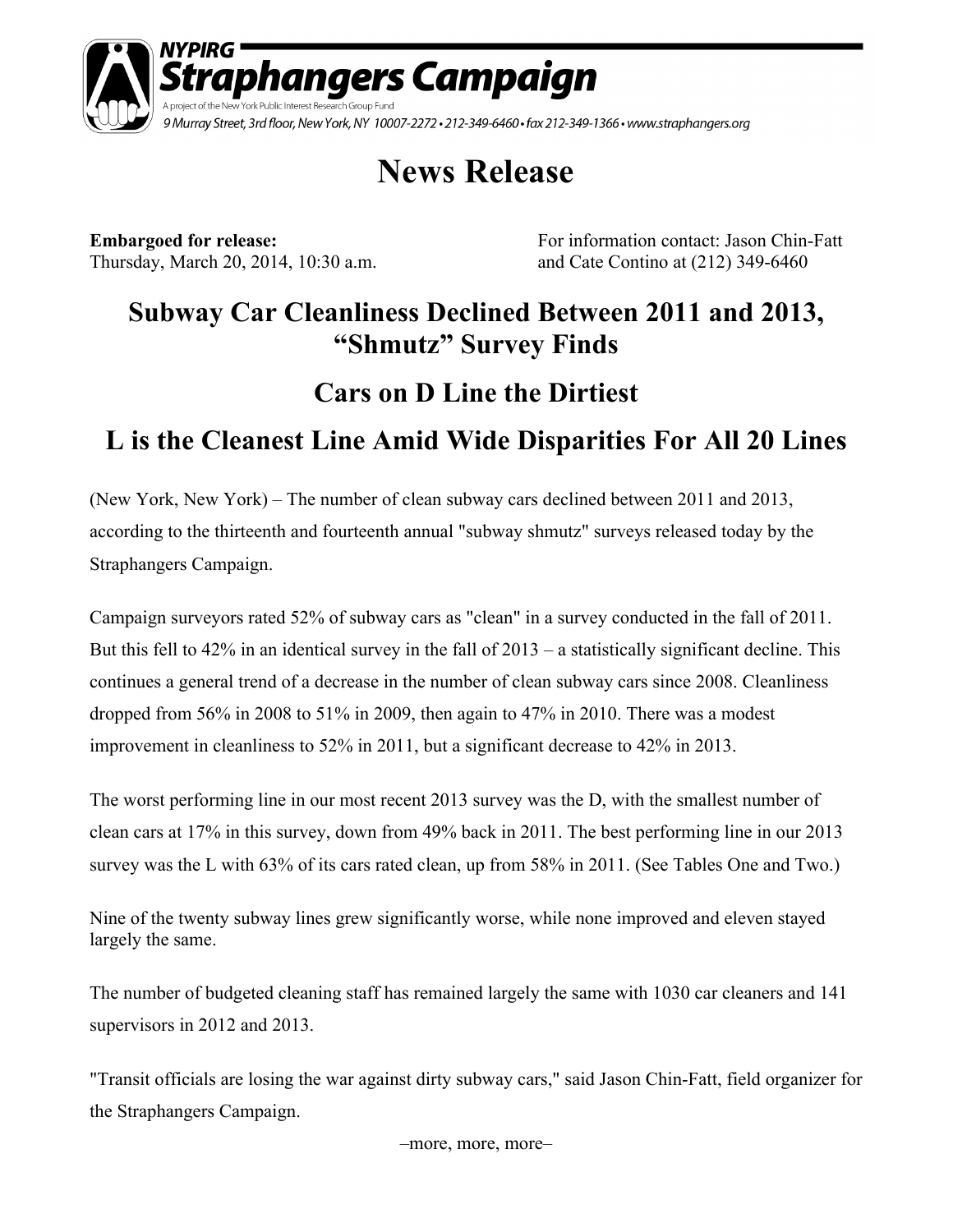Page Two | Straphangers Campaign | Shmutz Survey

The 2011 car cleanliness survey is based on 2,000 observations of subway cars by the Straphangers Campaign between September 8 and December 22, 2011. The 2013 survey covered a nearly identical period from September 4 to December 30, 2013. (See methodology.)

Cars were rated on 20 lines for cleanliness of floors and seats, following MTA New York City Transit's official standards for measuring car cleanliness. Cars were rated as clean if they were "basically dirt free" or had "light dirt" ("occasional 'ground-in' spots but generally clean").

Cars were rated not clean if they were "moderately" dirty ("dingy floor, one or two sticky dry spots") or heavily dirty ("Heavy dirt; any opened or spilled food, hazardous (e.g. rolling bottles), or malodorous conditions, sticky wet spots, any seats unusable due to unclean conditions").

**The survey did not rate litter.** Since 1997, the campaign has conducted twelve largely similar studies for similar periods. (See methodology.)

Other key findings of the survey included:

l

- 1. The nine subway lines that experienced statistically significant deterioration between 2011 and 2013 were the 1, 2, 3, A, B, D, F, N and Q.
- 2. None of the lines in the most recent 2013 survey showed statistically significant improvement. Eleven lines remained statistically unchanged: (4, 5, 6, 7, C, E, G, J, L, M, and R).
- 3. The most deteriorated line in our survey was the D. The D fell from 49% in 2011 to 17% in  $2013 - a 65$  percent of change.
- 4. The survey found major disparities in cleanliness among the lines, ranging in our 2013 survey from a low of 17% clean cars on the D line to a high of 63% on the L.

"Will subway cleanliness continue to suffer as budgets grow tighter? We will do another survey next year, compare and find out," said Cate Contino, the coordinator for the Straphangers Campaign.

MTA New York City Transit conducts its own semi-annual subway car cleanliness survey.

The average percentage of clean cars in the Campaign's 2013 survey was 42% compared to New York City Transit's 92% for clean cars in service in the second half of 2013.

The Campaign acknowledged the different findings, but said that it was not able to point to factors that come to these results.

The car cleanliness surveys by Transit and the Straphangers Campaign's surveys use similar although not-identical methodology. For example, we rate throughout the day and night and on weekends. New York City Transit rates on weekdays between 8 a.m. and 10 p.m.

-30-

i The document can be found at http://web.mta.info/mta/news/books/pdf/140224\_1030\_transit-bus.pdf.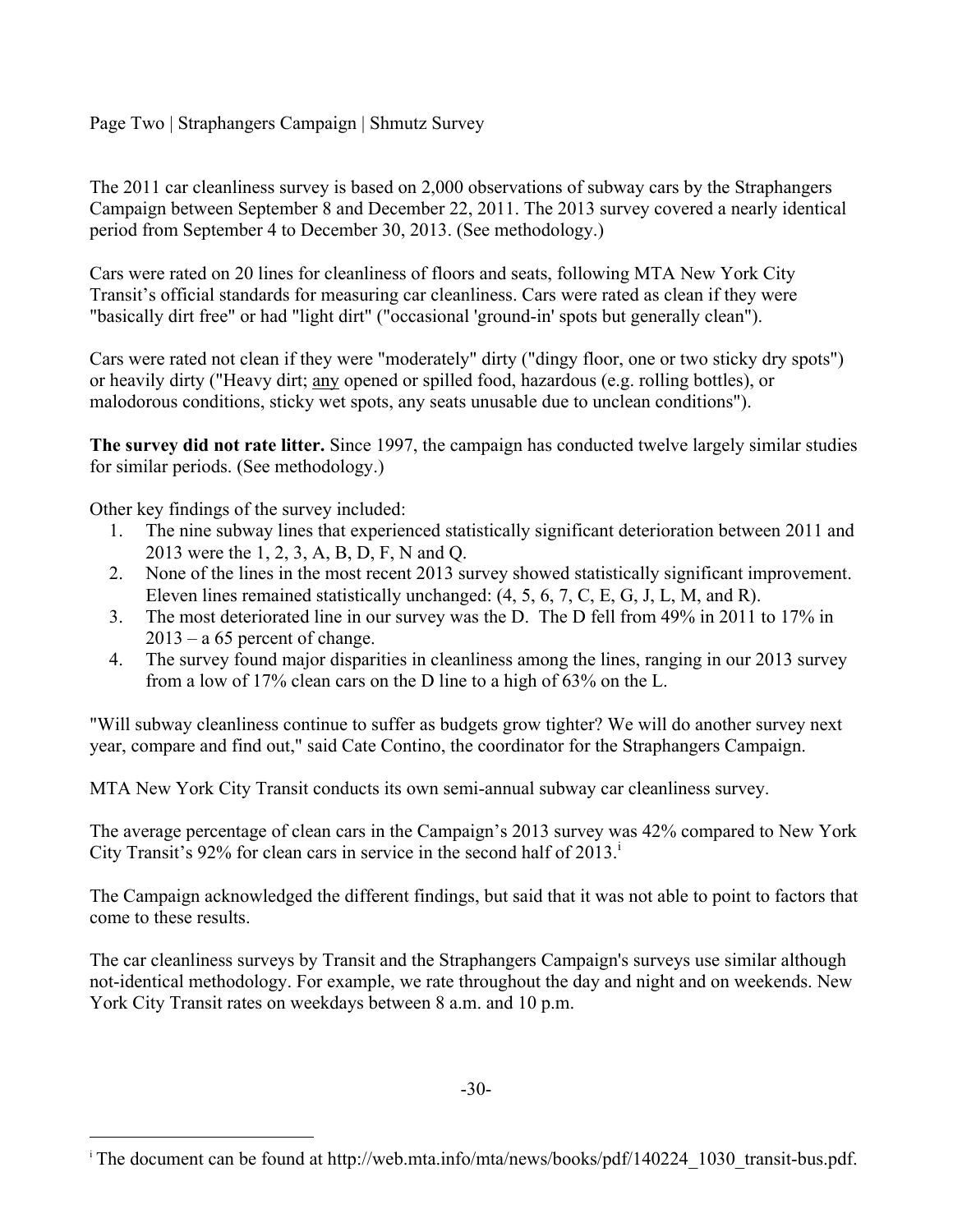# TABLE ONE: Percentage of Clean Cars by Line\*

| Line                  | 2011 | 2013 | Significant<br>Improvement?** | Significant<br>Deterioration?** |
|-----------------------|------|------|-------------------------------|---------------------------------|
| 1                     | 59   | 44   |                               | $\pmb{\mathsf{X}}$              |
| $\frac{2}{3}$         | 63   | 29   |                               | $\pmb{\mathsf{X}}$              |
|                       | 63   | 45   |                               | $\pmb{\mathsf{X}}$              |
| 4                     | 50   | 46   |                               |                                 |
| 5                     | 38   | 38   |                               |                                 |
| $6\,$                 | 51   | 47   |                               |                                 |
| $\overline{7}$        | 49   | 55   |                               |                                 |
| $\mathsf{A}$          | 55   | 26   |                               | $\pmb{\mathsf{X}}$              |
| $\sf B$               | 53   | 40   |                               | $\boldsymbol{\mathsf{X}}$       |
| $\mathsf C$           | 36   | 31   |                               |                                 |
| D                     | 49   | 17   |                               | $\pmb{\mathsf{X}}$              |
| E                     | 42   | 52   |                               |                                 |
| $\mathsf F$           | 69   | 31   |                               | $\pmb{\mathsf{X}}$              |
| G                     | 54   | 52   |                               |                                 |
| J                     | 62   | 56   |                               |                                 |
|                       | 58   | 63   |                               |                                 |
| M                     | 50   | 48   |                               |                                 |
| $\mathsf{N}$          | 51   | 37   |                               | $\pmb{\mathsf{X}}$              |
| Q                     | 59   | 39   |                               | $\pmb{\mathsf{X}}$              |
| R                     | 36   | 36   |                               |                                 |
| <b>System Average</b> | 52   | 42   |                               | $\mathbf x$                     |

\*Surveys based on 2,000 observations of subway cars by NYPIRG Straphangers Campaign, September–December 2011 and 2013. A car was rated "clean" if surveyor found no more than 'light' interior dirt. (See methodology.)

\*\*.05 level used for tests of significance.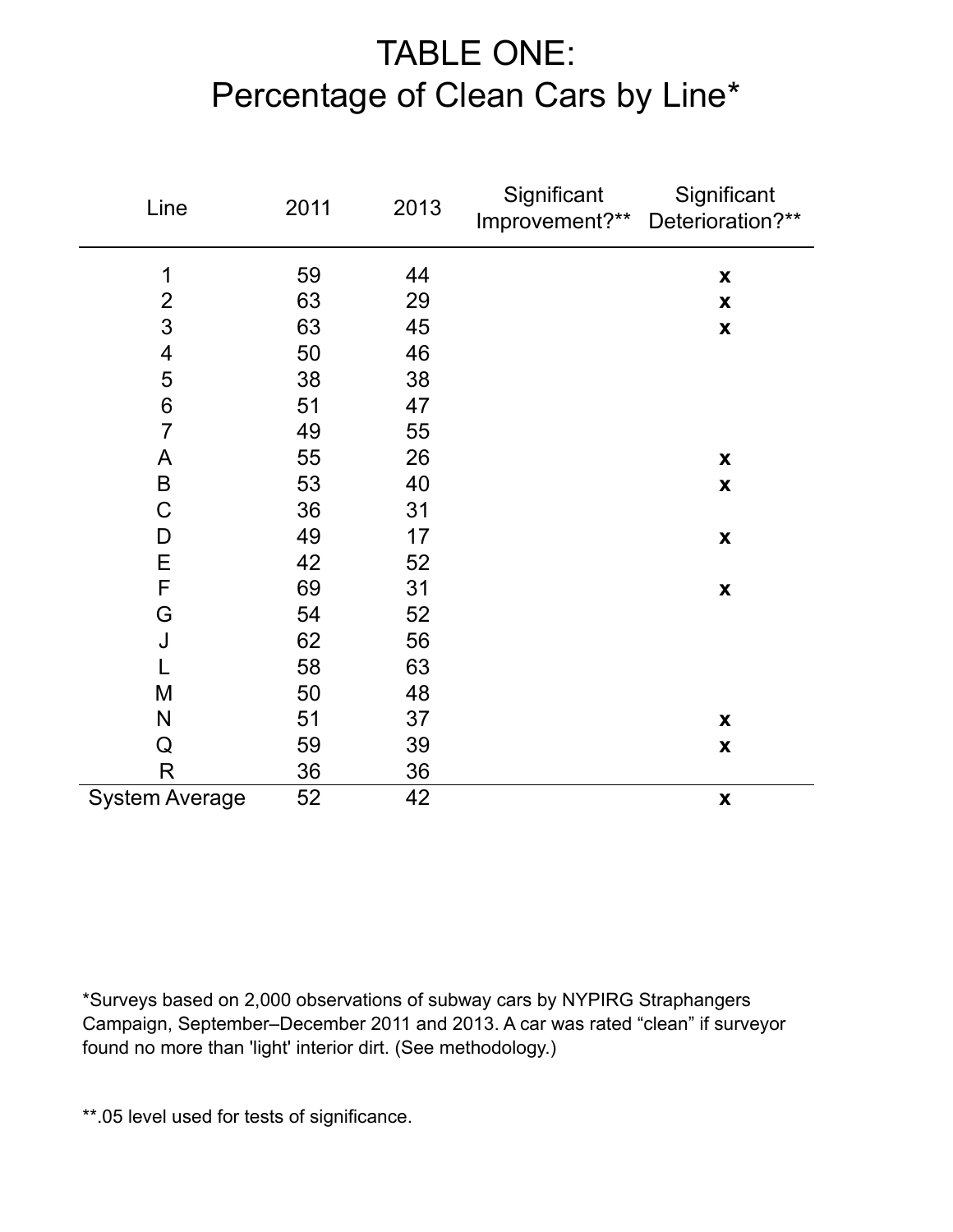## TABLE TWO

# Best to Worst: Percentage of Clean Cars by Line\*

| Line              | <b>Percent Clean Cars</b> |
|-------------------|---------------------------|
| 1                 | 44                        |
| $\overline{2}$    | 29                        |
| 3                 | 45                        |
| 4                 | 46                        |
| 5                 | 38                        |
| 6                 | 47                        |
| $\overline{7}$    | 55                        |
| A                 | 26                        |
| B                 | 40                        |
| $\overline{C}$    | 31                        |
| D                 | 17                        |
| Е                 | 52                        |
| F                 | 31                        |
| G                 | 52                        |
| J                 | 56                        |
| L                 | 63                        |
| M                 | 48                        |
| N                 | 37                        |
| Q                 | 39                        |
| R                 | 36                        |
| System<br>Average | 42                        |

\* R line results taken as the average of fifty observations from the "R-Queens" and fifty observations from the "R-Brooklyn" portions of the route.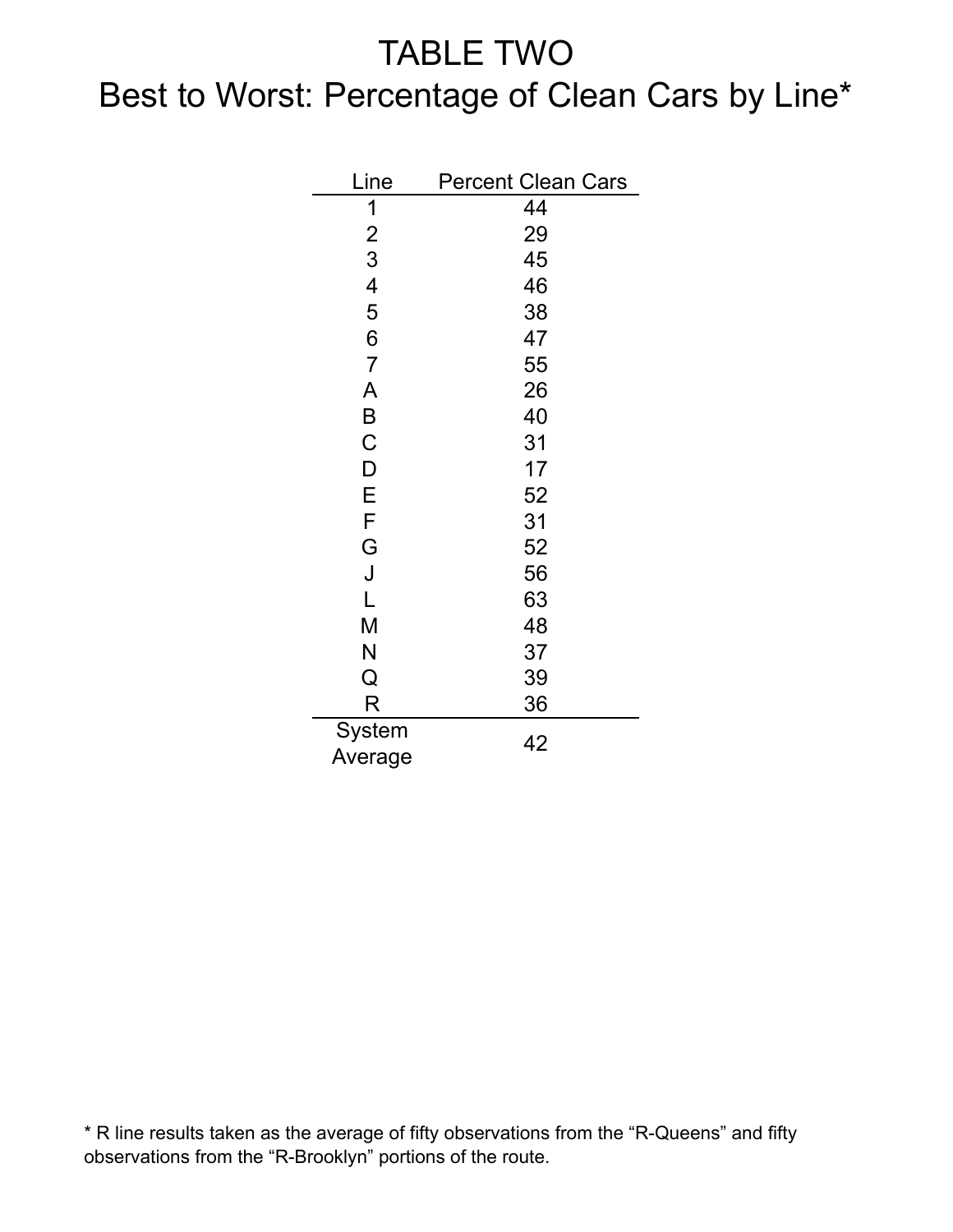## **Methodology: "Shmutz" Subway Cleanliness Survey, 2011 and 2013**

#### **Background**

This report is intended as a follow-up to the April 1998, February 1999, January 2000, February 2001, March 2003, March 2004, April 2005, May 2006, March 2008, June 2009 and May 2011 NYPIRG Straphangers Campaign surveys, *Subway Shmutz: Cleanliness in New York City Subway Cars.* The methodology followed in this survey is identical to that used in the 2000-2011 reports. One adjustment to the methodology of the 1998 and 1999 surveys is noted below.

#### **Preparation**

In July 1997, August 1999, September 2002, and again in March 2013 our project directors accompanied members of the New York City Transit Passenger Environment Survey (PES) staff on an in-field mock rating of cars on various subway lines. These sessions included clarification of New York City Transit's own rating system. PES looks at several measurements of the subway car environment, including car and seat cleanliness. Our survey is an in-depth measurement of car floor and seat cleanliness only.

#### **Rating System**

PES surveyors evaluate the cleanliness of subway car floors and seats with a four-level rating system in which a score of 1 represents the highest cleanliness rating and a score of 4 represents the lowest. The following definitions are from the New York City Transit's Passenger Environment Survey, 1st Quarter 1997 and are still in use:

| Score | PES terminology | PES definition                                                                                                                                                                   |
|-------|-----------------|----------------------------------------------------------------------------------------------------------------------------------------------------------------------------------|
|       | None            | Basically dirt free.                                                                                                                                                             |
|       | Light           | Occasional "ground-in" spots but generally clean.                                                                                                                                |
| 3     | Moderate        | Dingy floor, one or two sticky dry spots.                                                                                                                                        |
| 4     | Heavy           | Heavy dirt; <u>any</u> opened or spilled food, hazardous (e.g.<br>rolling bottles), or malodorous conditions, sticky wet<br>spots, any seats unusable due to unclean conditions. |

The PES notes that "the nature of the dirt (e.g. spilled food, malodorous floor/seat condition, etc.) is also considered in addition to just the volume."1

We believe our definitions more accurately reflect the meaning behind each score:

| PES terminology<br>Straphangers Campaign terminology<br>Score |  |
|---------------------------------------------------------------|--|
| <b>Extraordinarily Clean</b><br>None                          |  |
| Light<br>Clean                                                |  |
| Dirty<br>Moderate                                             |  |
| <b>Heavily Dirty</b><br>Heavy                                 |  |

 $\frac{1}{1}$ <sup>1</sup> Passenger Environment Survey, New York City Transit, First Quarter 1997, p. 11.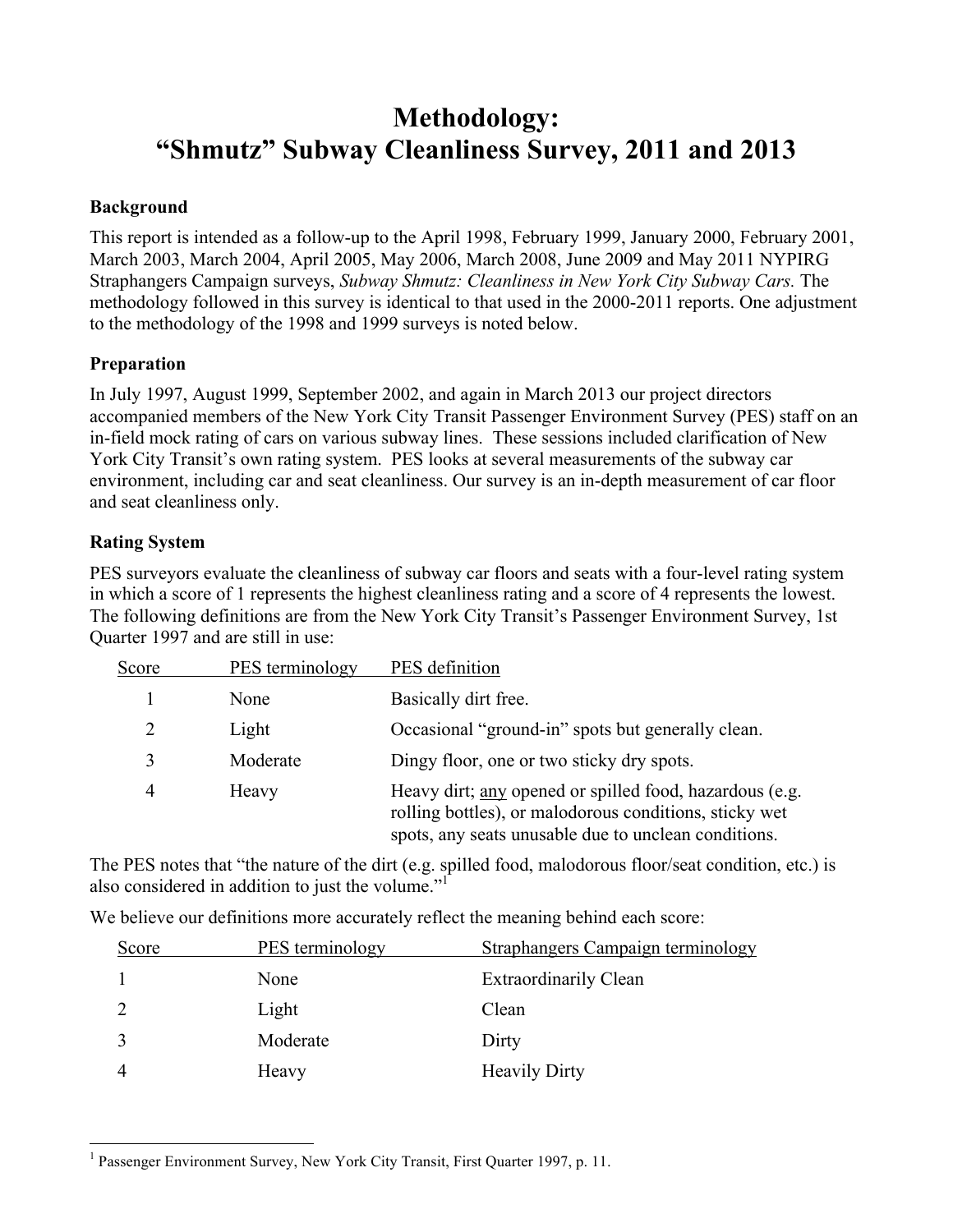In our study, we used a numerical system identical to the one listed above. However, we modified the terms to describe each rating.

#### **Survey**

For the 2011 survey, our project directors trained 28 surveyors. Between September 9 and December 22, 2011, surveyors rated exactly 100 subway cars on each of 20 lines.<sup>2</sup> We did not survey the Grand Central-Times Square, Rockaway and Franklin Avenue Shuttles because of the short length of these routes. Measurements were taken both on weekdays and weekends, during rush, evening and overnight hours.

For the 2013 survey, our project directors trained 54 surveyors. Surveyors rated exactly 100 subway cars on each of 20 lines<sup>3</sup> between September 4 and December 30, 2013. Again, we did not survey the Grand Central-Times Square, Rockaway and Franklin Avenue Shuttles because of the short length of these routes. Measurements were taken both on weekdays and weekends, during rush, evening and overnight hours.

#### **Analysis of Survey Data**

All survey data submitted was visually inspected for error and then coded for entry into a spreadsheet format. After entering the data, we calculated both by-line and systemwide totals. The percentage of cars rated "dirty" and "heavily dirty" were combined to give a measurement of the proportion of cars with an unacceptable level of interior dirt. Similarly, "extraordinarily clean" and "clean" rating totals were combined to reflect the proportion of subway cars with an acceptable level of dirt. Systemwide car cleanliness proportion is significant at the .05 confidence level within plus or minus 3%. By-line cleanliness levels are significant at the .05 confidence level within plus or minus 11%.

Table One notes that in the period between the 2011 and 2013 surveys, car conditions deteriorated significantly systemwide. By-line car conditions significantly deteriorated on nine lines, and remained statistically unchanged on eleven. On no line did car conditions improve significantly.

#### **Comparison with PES Survey Data**

The survey's finding of deterioration stands in contrast to the trend reported in MTA New York City Transit *Passenger Environment Surveys* (PES), which claim an improvement in subway car cleanliness between the second half of 2011 and the second half of 2013. The number of clean car floors and seats (those with no or light dirt) "measured throughout the day while in service" rose from 90% in the second half of 2011 to 92% in the second half of 2013. (The PES used to be issued on a quarterly basis, but now only comes out twice a year. Reduced PES were part of the 2005 budget's "Program to Eliminate the Gap.") In past surveys, New York City Transit has rated subway cars as considerably more clean than has the Campaign's surveys.

 $\frac{1}{2}$  $2$  The sample size per line is identical to that used in the 2000-2010 surveys. In 2002, two new lines—the V and W—were included in our analysis. In 1999 and 1998 Straphangers Campaign surveyors rated *approximately* 100 cars on each line

 $3$  Due to the long-term closure of the Montague tunnel that serves the R line between Brooklyn and Manhattan during the 2013 survey period, our surveyors rated the R line in two parts: the portion between Queens and Manhattan, and the portion in Brooklyn. Surveyors rated exactly 50 cars on each portion of the route. These results were averaged to report an overall R line percentage of clean cars.